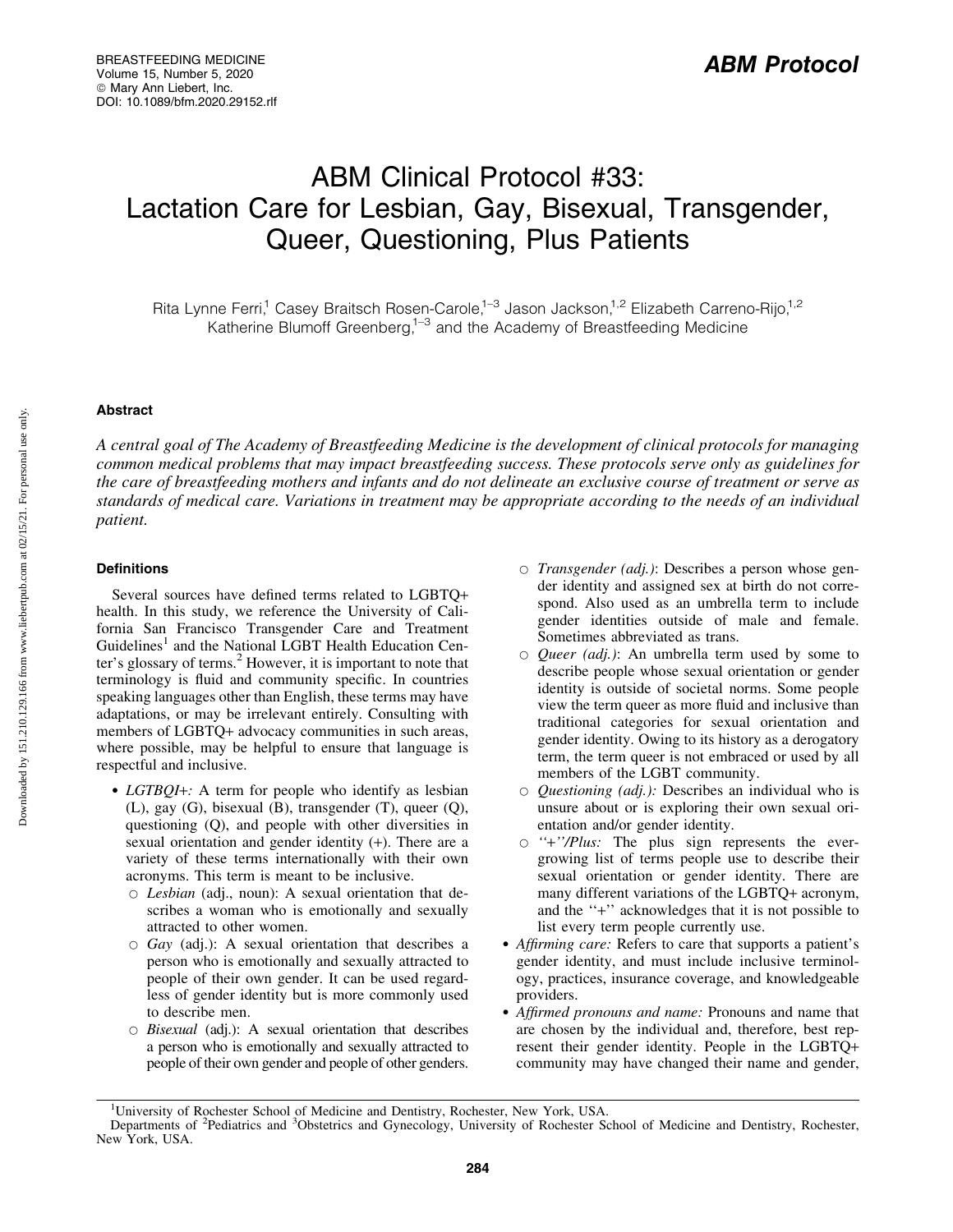informally or legally, to those that affirm their true gender identity.

- *Assigned female at birth, assigned male at birth:* These terms refer to gender assignment at birth medically and socially, generally based on genital anatomy. These terms may be abbreviated (AFAB, AMAB) to communicate birth anatomy in medical documentation.
- *Cisgender:* Someone whose gender identity aligns with the gender assigned to them at birth. For example, someone who was AFAB who identifies as a woman.
- *Chestfeeding:* A term used by many masculineidentified trans people to describe the act of feeding their baby from their chest, regardless of whether they have had chest/top surgery (to alter or remove mammary tissue). $3$
- *Colactation:* When more than one parent breast/ chestfeeds their child.
- *Gender-affirming surgery:* Surgeries specific to transgender people include feminizing and masculinizing procedures that align secondary sexual characteristics with a person's gender identity. These may include facial, voice, genital, and hair removal/addition procedures.
- *Gender-expansive, genderqueer, nonbinary:* All different terms for a broad category of gender identities in which the individual identifies outside of a binary concept of gender (binary meaning ''male'' and ''female''). This can mean identifying as both feminine and masculine, or as neither.
- *Gender identity:* A person's innate sense of their own gender. It does not necessarily correspond to anatomy, sex assigned at birth, or how someone expresses themselves. Examples include, but are not limited to, cis woman, cis man, trans man, trans woman, nonbinary, gender expansive, and gender ''fluid'' (as opposed to "fixed"). Not the same as sexual orientation (see hereunder).
- *Gender incongruence, formerly ''gender dysphoria'' or* 'gender identity disorder'': Incongruence between an individual's experienced or expressed gender and their assigned sex.<sup>4</sup> Dysphoria refers particularly to suffering as a consequence of this incongruence.
- *Heteronormative/cisnormative:* the assumption and/or preference of individuals and institutions that everyone is heterosexual and cisgender. This leads to invisibility and stigmatization of people in the LGBTQ+ community.
- *Transition:* The process and time during which a person assumes their affirmed gender expression that may or may not include legal, medical, or surgical components.
- *Sexual orientation:* The aspect of someone's identity that refers to the gender(s) of the people to whom they are attracted. Examples include, but are not limited to, homosexual, lesbian, gay, heterosexual, bisexual, asexual, and pansexual.

# Purpose

Children raised by LGBTQ+ parents are well adjusted and healthy, and in such families children thrive.<sup>5</sup> Despite this, people who are transgender and/or whose sexual orientation is not heterosexual frequently experience misunderstanding and stigma, including in medical interactions.6,7 Their medical care is often inadequate, ranging from a failure of health care professionals to recognize their unique needs (e.g., in sexual and reproductive health care), to the enforced use of heteronormative procedures (e.g., registering a trans man as a woman in their medical record).<sup>6</sup> In many regions of the world, families who had been unable to raise children because of their gender identity and/or sexual orientation now have the opportunity to become parents. This is largely due to the liberalization of adoption policies, along with advances in fertility management, surrogacy, and transition-related health care for transgender individuals. Pregnant people and parents who identify as LGBTQ+, therefore, need access to nontraditional lactation supports that may be unfamiliar to health care providers. In particular, barriers to lactating LGBTQ+ individuals include confronting highly gendered assumptions in the world of childbirth, effects of transition (e.g., hormonal, surgical), impacts of induced lactation, colactation, and hospital considerations. The Academy of Breastfeeding Medicine (ABM) seeks to provide guidance to those caring for individuals who identify as LGBTQ+.

#### Background and the Importance of Language

When concerned about discrimination in health care settings, patients frequently do not self-disclose their LGBTQ+ identities.<sup>6,8</sup> Transgender patients, in particular, have a history of experiencing discrimination and even violence in health care settings.<sup>9</sup> In one U.S.-based study, one-third of transgender individuals reported having at least one negative health care experience. In the same study, nearly one-third of individuals reported that none of their health care providers knew their gender status.<sup>6</sup> This has implications for delayed diagnosis and treatment, such as the possibility of a missed ovarian torsion or tumor in a transgender man or undiagnosed prostatic disease in a transgender woman.<sup>10,11</sup> At its most severe, discrimination by health care providers has led to patient deaths from potentially treatable illnesses due to the refusal of providers to care for transgender individuals.<sup>12,13</sup>

Although the terms introduced previously may be unfamiliar to some providers, recognizing and affirming patients' names, pronouns, and family members are a cornerstone of providing affirming care for patients who identify as LGBTQ+. Traditionally, health professional education has contained little to no content related to caring for patients who may be LGBTQ+ identified. As a result, LGBTQ+ communities have been marginalized in health care systems and settings. Experiences of stigma and discrimination, both in and outside of health care contexts, have led to both severe psychological pain and disparate health outcomes. This is most extreme in areas of sexual, reproductive, and mental health. Affirming health care, including using affirming names and pronouns, and recognizing individual patients' families and communities, can help to mitigate the effects of stigma and improve health.<sup>14</sup>

### General Considerations

- Outward appearance may not match gender identity. Do not assume that a female-appearing individual identifies as female, or is interested in breast/chestfeeding.<sup>15</sup>
- $\bullet$  Ensure that people are addressed by their affirmed names and pronouns. To know, one needs to ask.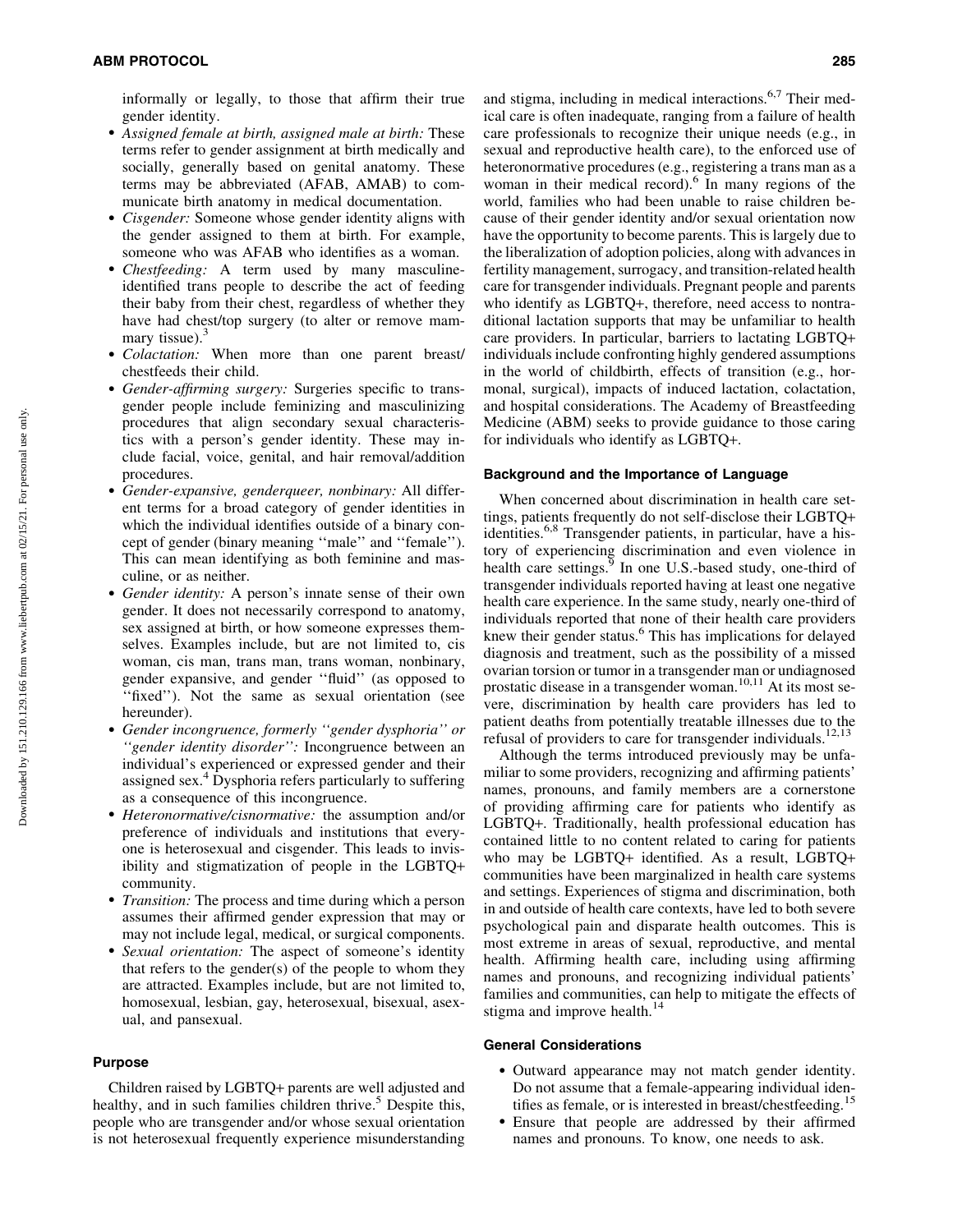- $\circ$  Introductions to a patient can include a provider's own pronouns, which may make the patient feel more at ease sharing their own. (e.g., ''My name is Dr. X, I use she/her pronouns.''
- $\circ$  Predominantly masculine pronouns = he/him/his/ himself
- $\circ$  Predominantly feminine pronouns = she/her/hers/ herself
- $\circ$  Gender-neutral pronouns = they/them/theirs/themselves; Ze/Zir (Hir)/Zirs (Hirs)/Zirself (Hirself).
- Patients may also use different terms for parenting (mom/mum, dad/father, parent, etc.) and lactation (breastfeeding, chestfeeding, lactation, etc.). It is most respectful to ensure that patients have the opportunity to identify which words they would like to use for their visit at the beginning of the visit.
- Misgendering, or calling a patient by a name, pronoun, or parenting term other than their affirmed name/ pronoun, is hurtful to the patient. When done intentionally, it may sever the patient/provider relationship and put the patient's health at risk. When done unintentionally, it is recommended to acknowledge the mistake, correct the pronoun, and continue with the visit using the correct pronouns and name. It is best that the mistake be acknowledged so that the individual feels respected, but prolonged attention on the mistake may take the focus off of providing appropriate and affirming health care.

#### Creating a Respectful Health Care Environment

There are many opportunities for health care systems, hospitals, and clinics to provide affirming care to LGBTQ+ individuals. Provider and staff mistakes surrounding an individual's gender or sexual orientation can be minimized with increased training and by having inclusive systems and documentation. For example, intake forms should be updated to include more options for gender, pronouns, and sexual orientation. ''Male'' and ''female'' assigned bathrooms may pose a problem for gender-expansive or transgender people. It may force an individual to use a bathroom that is less accessible or unsafe, instead of using one that aligns with their gender identity. Some countries have laws that prevent transgender people from using bathrooms that align with their gender identity, which poses a safety and violence risk for transgender people.16 Having gender-neutral bathrooms (or single-user) mitigates these concerns and is an important aspect of respectful care. Displaying signs or statements of inclusivity is a subtle, but impactful way to acknowledge individuals with gender and sexual diversities.<sup>17,18</sup> Patient confidentiality is another cornerstone to LGBTQ+ care, as family and friends of a patient may not be aware of their gender identity and/or sexual orientation. Disclosing this information may compromise the patient's safety. It is, therefore, important to ask the patient how much you can disclose if you need to talk to other people in their lives. Although not a comprehensive list, other considerations include:

- consideration of the name of the clinic or organization in which people seek care (avoiding gendered terms such as "women's," "maternal," and "moms" in favor of more inclusive terms such as ''parent,'' ''prenatal,'' "pregnancy," "reproductive," or "lactation"),

- displaying affirmed, rather than legal, names and gender on documentation such as printed schedules and patient wristbands,
- avoiding gendered prefixes and pronouns when someone's gender is unknown (e.g., use a patient's given first and last name, or another nongendered culturally specific form instead of Mr./Ms. X).

# Effects of Transition-Related Health Care on Pregnancy and Breast/Chestfeeding

Transgender and gender expansive individuals may seek out gender-affirming medical and/or surgical treatment to help align their physical appearance to their gender identity. These therapies can begin in early adolescence for the purpose of pubertal suppression. Hormone therapy for transgender individuals is typically either masculinizing or feminizing.

- Pubertal suppression and timing of gender-affirming treatments: gonadotropin releasing hormone agonist (GNRHa) therapy may be used in carefully selected early adolescents to temporarily halt the development of secondary sexual characteristics to lessen gender dysphoria and allow time for decisions to be made concerning gender-affirming treatments. The use of GNRHa pauses the development of irreversible secondary sexual characteristics, but also prevents maturation of primary oocytes and spermatogonia.19 For adolescents who move from GNRHa therapy on to cross-gender hormones, no current studies address the possibility of future fertility.

For transgender people who want to preserve their fertility and/or breast/chestfeeding capability, deciding when to start gender-affirming treatment can be difficult. For example, delaying gender-affirming femaleto-male chest reconstruction (''top'' surgery) for a trans man until after the completion of breast/chestfeeding may prolong his distressing gender dysphoria for many years.<sup>3</sup> In addition to the risk of continued gender dysphoria, another challenge is the lack of data on the effects of postpubertal hormone therapy on fertility, including the thresholds for causing infertility.<sup>19,20</sup> Fertility preservation is a growing field, and new methods are being investigated.<sup>19</sup> Various forms of fertility preservation exist (i.e., testicular sperm extraction and banking, oocyte harvesting and banking, and ovarian tissue cryoprecipitation) and should be discussed with individuals before starting therapies that may affect fertility.19,21,22

- $\bullet$  Feminizing treatments and practices: Hormone therapy for trans women and transfeminine people typically includes an estrogen and antiandrogen (such as spironolactone), and may also include a progestin. Estrogen therapy will induce breast tissue development.<sup>21,23,24</sup> There is one case report and many anecdotal reports of trans women inducing lactation (see Induced Lactation and Colactation section) and producing human milk. Breast augmentation in trans women may mask inadequate mammary tissue development or result in pressure atrophy of remaining tissue. It may also increase the risk of engorgement during induced lactation.
- Masculinizing treatments and practices: Testosterone therapy for transgender men or transmasculine people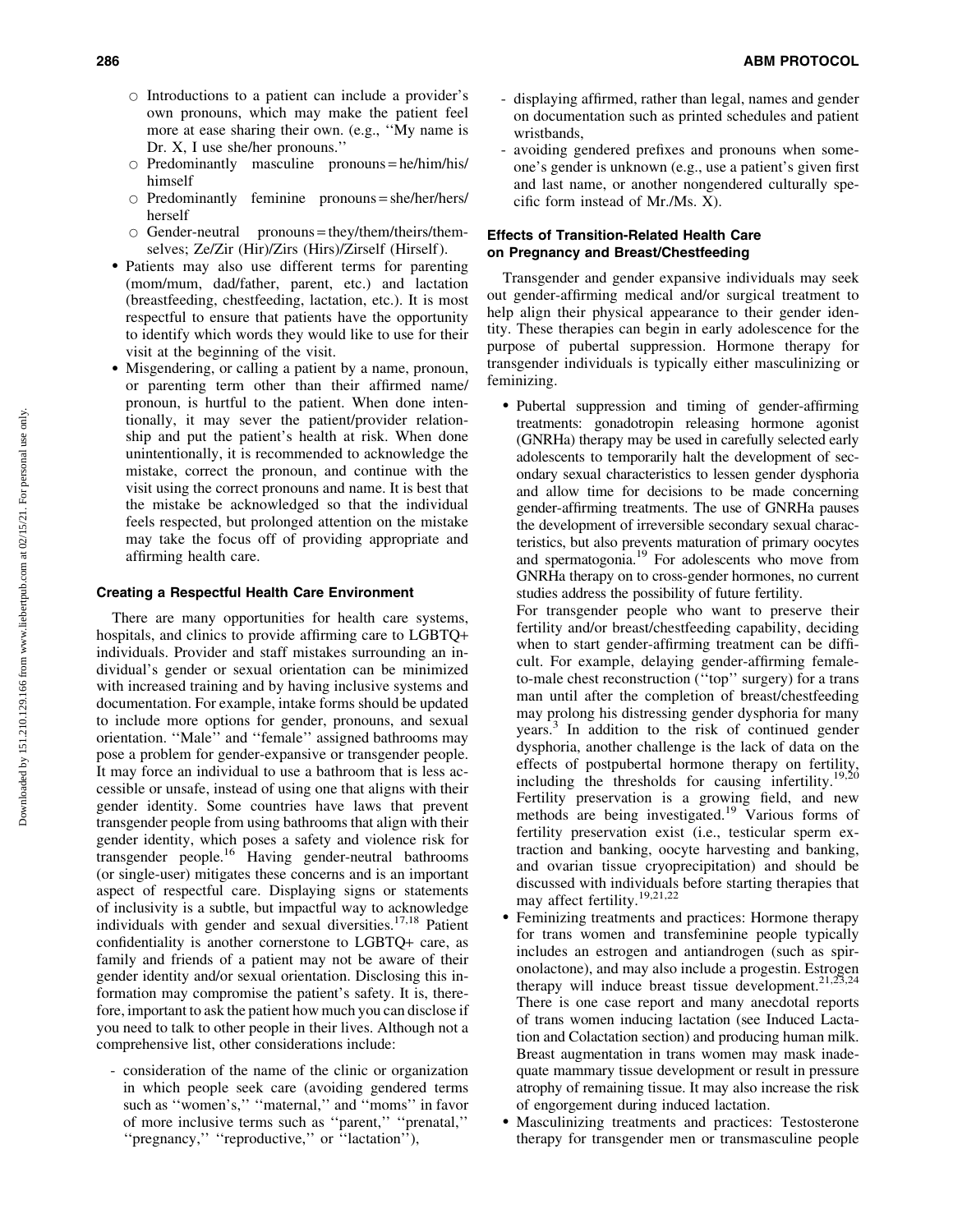suppresses endogenous estrogen production that can result in atrophy of estrogen-responsive breast tissues.<sup>25</sup> Trans men who are gestational parents generally must suspend testosterone therapy during pregnancy. This suspension may be continued in the postpartum period if lactation is desired. In addition, trans men may practice chest binding (using a tight compressive garment or bandage to flatten the appearance of the chest). This may result in compression atrophy, worsen engorgement, or lower milk supply. Finally, trans men who have undergone ''top'' surgery may or may not have the ability to lactate. Surgical techniques for ''top'' surgery vary widely from a bilateral total mastectomy with resection of the nipple areolar complex (NAC) to utilization of reduction pattern techniques with preservation of the NAC on an intact neurovascular pedicle. These techniques can result in differences in residual mammary parenchyma among individuals. Furthermore, if the nipple is completely removed and reattached, the ductal anatomy is less likely to regenerate and allow for lactation, as opposed to when it is preserved.<sup>26</sup> Modern NAC tattooing techniques may give the appearance of a native NAC, but the results are cosmetic only.

- Gender dysphoria as a result of lactation care: Any treatment that alters the hormonal milieu of trans patients may increase their gender dysphoria. This may be added to any suffering they experienced as a result of fertility and pregnancy care. For instance, when a trans man gestates, he will have hormonal changes from suspending testosterone therapy and from the pregnancy itself, which may be stressful, and he may have negative emotions related to his chest changes. Being sensitive to the experiences of patients means supporting them in their decision to resume genderaffirming hormonal treatments after birth, including decisions not to lactate.

# Fertility Options

Reproductive options for LGBTQ+ individuals vary depending on the personal preferences of the individuals involved, their and their partner's gonads and reproductive organs, past or current therapies that may affect fertility, access to reproductive endocrinology and infertility specialists, finances/insurance coverage, and local legislation.<sup>27,28</sup> Fertility and child-bearing goals vary greatly from individual to individual, so assumptions must be avoided.<sup>29-31</sup> Although these can be sensitive topics and providers may be uncomfortable with their own knowledge, it is important to provide information on the possibilities and be informed about local resources and legal restrictions. Patients may be hesitant to bring up their goals or questions out of fear of discrimination or violence.<sup>6,29</sup> As a result, parents and infants may suffer poor outcomes during this vulnerable time.

- If neither partner has child-bearing potential or neither partner desires to carry a pregnancy, their options include surrogacy (formal or informal, with sperm or egg from one or both partners or from a donor) or adoption.<sup>3</sup>
- If at least one partner has child-bearing potential (i.e., has a uterus and appropriate hormonal milieu) and desires to carry a pregnancy, they may:
- $\circ$  conceive through penetrative (penis in vagina) intercourse, intrauterine insemination, or in vitro fertilization;
- $\circ$  use sperm donation (formal or informal); or
- $\circ$  use egg donation from a partner or donated egg.

#### Induced Lactation and Colactation

Some LGBTQ+ parents may desire to induce lactation, which is to start the production of milk in the absence of a pregnancy. There are many anecdotal reports and one case report of a trans woman (AMAB, on hormone replacement therapy) successfully inducing lactation.<sup>33</sup> Regarding induced lactation in LGBTQ+ parents, we recommend the following based on our experience and the limited published information:

- Do not assume that a person with breasts will know that inducing lactation is an option, nor that they will desire to induce lactation. Rather, provide information on its possibilities and ask open-ended questions, such as, ''What are your thoughts about feeding your child'' and ''What have you considered about inducing lactation?''
- Counsel the family about stress and maintaining mental health and relationships.<sup>34</sup> Inducing lactation can be difficult and takes time and effort, which may increase a family's stress level.<sup>35</sup> In addition, there is no published research on the frequency of success. Parental stress has neurodevelopmental consequences for their children, and any benefit of human milk must be weighed against this risk.<sup>36</sup>
- There exists no standard guidance on inducing lactation for any patient population. Different methods have been used for inducing lactation, including visualization/meditation, expression by hand or pump, feeding at the breast/chest, and combinations of oral contraceptive use followed by hormone withdrawal combined with galactogogues and expression (see ABM Protocol #9 ''Use of Galactogogues in Initiating or Augmenting Maternal Milk Production, Second Revision 201837).33,35,38
- Inducing lactation may present more of a challenge for transgender individuals. In these cases, one can generally refer to three components: hormonal priming of the mammary tissue, prolactin promotion, and hormone withdrawal with expression.
	- $\circ$  Priming: Hormonal priming of the mammary tissue in nongestating people AFAB generally involves a combined oral contraceptive with estrogen and progesterone (e.g., ethinyl estradiol and norgestimate), taken continuously for months without a menstruation phase (placebo pills). Patients AMAB who have transitioned will likely already have a medication regimen including estrogen, progesterone, and an androgen blocker (often spironolactone) if they have not had a bilateral orchiectomy. Depending on the length of treatment, patients will have growth of mammary tissue. When patients desire to induce lactation, it has been assumed that the hormonal milieu of pregnancy should be approximated for a similar period of time as in induced lactation with nongestating people AFAB, or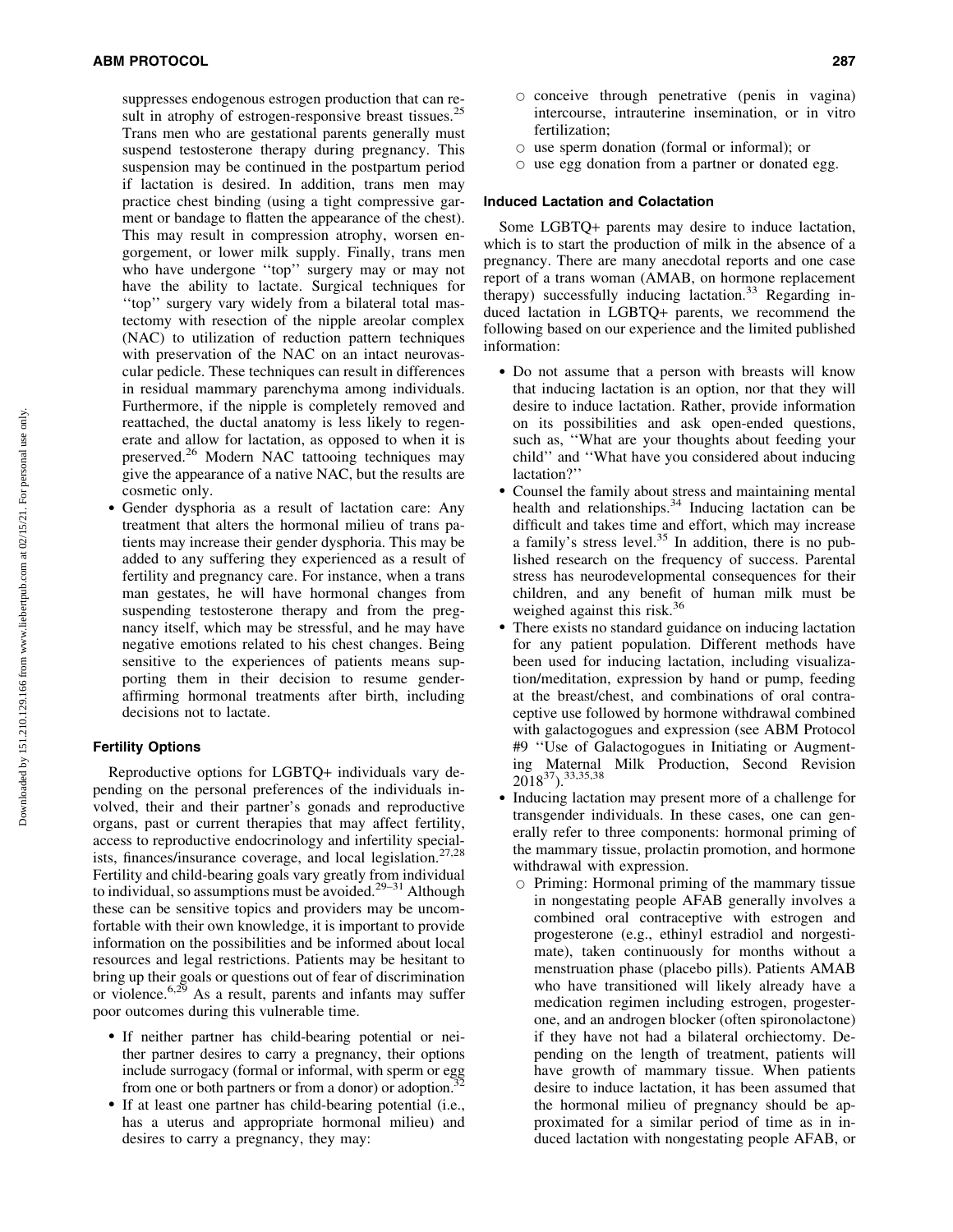3 to 6 months. Doses of estrogen and progesterone may be increased gradually as tolerated to 8–12 mg estrogen and 400 mg progesterone daily during the stimulation phase as in the Reisman case report.<sup>33</sup> Risks, especially of blood clots with high doses of estrogen, should be discussed. Laboratory testing for serum levels has been done but may or may not be useful in guiding therapy. A more useful guide may be a patient's symptoms of breast/chest changes. At this phase, many providers will recommend stimulation of the nipples and areolae and gentle hand expression one to three times per day.

- $\circ$  Prolactin promotion: Prolactin promotion is generally achieved with galactogogues and may be used during the hormonal stimulation phase (above) or the expression phase (below). Traditional induced lactation protocols use these medications throughout the induced lactation process, although this is not evidence based. Domperidone has the strongest evidence for successful lactation promotion, and the only published case report of successful induced lactation is in a transgender woman who used this medication.<sup>33</sup> It is not FDA approved for use in the United States. Metoclopramide or herbal galactogogues may also be attempted. Cost, risks, and side effects of some treatments may limit a patient's ability to take these in the long term.
- $\circ$  Expression: In general, withdrawal of the high doses of estrogen and progesterone during the expression phase should occur a month before a child will need to be fed. A patient may resume their original estrogen and progesterone dosages. Alternatively, as in the Reisman case report,  $33$  estrogen may be lowered even further (0.025 mg estradiol patch). Side effects of lowering estrogen to this level must be considered if a patient has been well maintained at higher levels previously. During this phase, consistent hand expression and pumping are begun, and should be gradually increased to 5–10 minutes 6–8 times per day. Flange fitting and pump teaching should be done by a trained professional. Pumping without expressing milk may be uncomfortable, and lubricants can be used in the flanges (such as lanolin, coconut oil, or lubrication sprays specific for pumping) to decrease friction. If milk is not being used, it can be frozen in capped syringes.
- $\circ$  If a child is being put to breast/chest during the expression phase, without or before a full supply is created, a supplemental feeding tube at the breast/ chest may be used to encourage the child to stay latched.
- Bonding should be discussed as a benefit to chestfeeding and breastfeeding. Feeding or soothing a child with one's body has been reported to be of significant value by many people with low milk production.

Some parents may consider colactation after one or more parents induce lactation, or because one parent has previously fed a prior child or is still lactating when their partner gives birth. In addition, there are families and relationships with more than two parents and, therefore, colactation may refer to milk sharing among larger groups. If a family is considering colactation:

- 1. Discuss expectations and goals
	- Inform parents that colactation experiences are unlikely to decrease the workload for the gestational parent. This may be a misconception about colactation.
	- Other duties (including chores, work/income, and infant care) should be discussed and any family/ community resources available should be identified, especially for the first 2 weeks after birth.
	- Discuss parental goals for colactating. Some specific questions for parents to consider are: who will do skin-to-skin at birth, who will feed and when, and how will multiple milk supplies be maintained?
	- Appendix A1 offers a sample colactation plan that can be adapted for individual parents and may be created and shared with providers before birth.
- 2. Support milk production and infant health
	- All lactating parents will need to maintain a milk supply by feeding or expressing milk.
	- Support milk production in all lactating parents with removal of milk six to eight times per day and galactogogues, as detailed in ABM Protocol  $#9.^{37}$
	- When possible, consider prioritization of colostrum feeding with the gestational parent, given the individuality of colostrum for the neonate. Colostrum is produced in the birth parent starting in the second trimester of pregnancy.<sup>39</sup>

Situations of adoption or surrogacy may be complicated by a birth taking place in a different area than the parents' home, at an unfamiliar hospital, or one with inadequate lactation support for LGBTQ+ individuals. The breastfeeding medicine provider can serve as an important mediator in this interaction. In particular, before birth:

- Consider testing for transmissible infections when inducing lactation or a nongestational parent desires to give their milk. These laboratories are routinely recommended in prenatal care and, as such, serve to guide both pregnancy and lactation management. In addition, a birth hospital may require that a parent have screening laboratories before allowing their milk to be provided. The following may be considered: HIV, syphilis, hepatitis B and C (to provide counseling in the instance of bleeding nipples/blood in the milk), and tuberculosis in high-risk areas. Cytomegalovirus testing of gestational parents and/or human milk is performed in some neonatal intensive care units (NICUs) and may be considered, especially for infants born at <32 weeks gestation. Donor milk banks test for Human T-lymphotropic virus types I and II (HTLV I and II) and may be considered, especially in endemic areas.<sup>40</sup> Although these are medically appropriate suggestions, it may be considered offensive to parents who may feel this is stigmatizing. However, nongestating lactating parents may be reassured to know that these are routine screenings for gestational parents and milk donors.
- $\bullet$  The parent's breasts/chest should be examined for herpes, and the parent should be counseled about not expressing or feeding during a herpes outbreak on the nipple(s), areola, or skin that would come into contact with the flanges of the pump or hangs if hand expressing.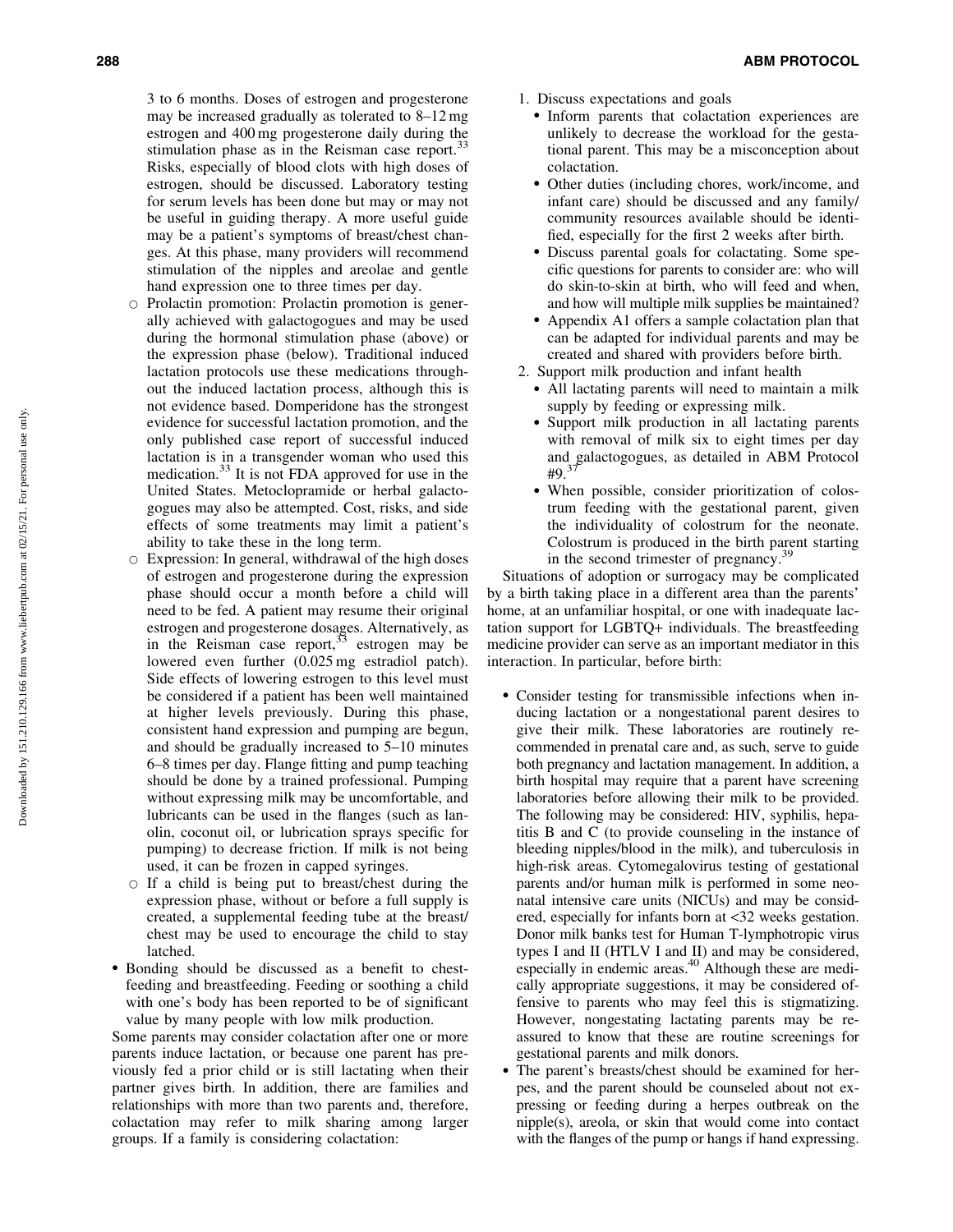- With patient consent, contact the lactation consultant or breastfeeding support person(s) at the birth hospital; this is likely to encourage accurate pronoun and name use, discuss milk status of the parent providing milk, and discuss assistance for feeding at the breast/chest if this is desired by the parent (i.e., supplemental feeding tubes at the breast/chest, supplementation, etc.)

#### Birth, Birth Plans, and Breast/Chestfeeding

The birth experience for LGBTQ+ parents may be socially complex if the birth facility is not prepared to work with families with gender and sexual diversities. In addition, families may have experienced discrimination, substandard care, and/or trauma in the health care setting. $6-8,41$  In these cases, the lactation support team has the unique opportunity to be prepared, respectful, and kind.

- Regardless of a family's prior experience, families with LGBTQ+ members should be provided appropriate standard care to promote human milk feeding, including prenatal education, skin-to-skin immediately after birth, rooming in, feeding on demand, and appropriate follow-up (see ABM Clinical Protocol  $#5$ ).<sup>42</sup> Standard guidance on exclusive breastfeeding may need to be altered based on the expected production of a nongestational parent and whether milk will be provided by a gestational parent. For instance, full production is not usually achievable in induced lactation, or after ''top'' surgery. Therefore, parents should be encouraged to provide as much human milk as possible, and be educated on the indications for supplementation, types and methods of supplementation, and need for close follow-up.
- If two or more family members plan to breast/ chestfeed:
	- $\circ$  Cocreate a plan surrounding feeding preferences
	- $\circ$  Determine which parent will do skin-to-skin and who will feed in the hospital, with support of all milk supplies (Appendix A1).
	- $\circ$  All lactating parents should have medications and health conditions reviewed for any possible impacts on lactation or infant health.
- Privacy may be a concern. Providers and lactation consultants should be aware that some transgender and gender-expansive patients may have body dysphoria, surgical scars, or experiences of trauma, abuse, and violence. Privacy during examination, feeding, and latch assistance may be very important to the family and should be respected. Also, a hands-off approach for lactation assistance should be considered if preferred by the family.
- Latch considerations include working with the areolar/chest contour, flexibility of the chest/breast, positioning, and assistive devices:
	- $\circ$  For trans men who have had "top" surgery, or trans women who have had breast augmentation, the mammary tissue may be less flexible and areolae may be flat. If latch is desired and the infant is not able to latch, a nipple shield may be considered. Some nipple shields have a nipple similar to a bottle nipple, which may further aid in latch, especially if

the tissue is not flexible and cannot be pulled into a standard shield.

- $\circ$  Positioning of infants for trans men who have had ''top'' surgery may also be higher on the parent's body, as there will generally be no pendulousness to the chest. Additional pillows may be needed.
- $\circ$  For any patient with latch difficulties, another approach is to form the breast/chest tissue with hands to encourage infant latch. As with any patient, a hands-off or hand-over-hand approach is most effective for teaching and preferred by most patients.
- $\circ$  For patients with low milk supply, a supplemental feeding tube attached to a bottle, syringe, or specific supplemental device with human milk or artificial human milk substitute (infant formula) may be applied to provide nutrition to the infant at the same time as stimulation and milk transfer from the parent. The end of the feeding tube should reach the nipple tip, and the tube may be secured by tape to the chest wall. Such a tube may be used inside or outside of a nipple shield. There is no published evidence on the best methods of use for these devices.

### Additional Considerations in the Hospital and NICU

LGBTQ+ families face special challenges in the intensive care unit setting. First, there is extensive staff, which extends beyond the primary team of providers and nurses. This, with frequent changes of staff, makes it more difficult to ensure all staff involved are aware of familial relationships and affirmed pronouns/names. Furthermore, many NICUs are in educational facilities, exposing LGBTQ+ parents to medical students, residents, and fellows with varying levels of training in culturally competent health care. Based on preliminary qualitative research with LGBTQ+ parents, interactions with staff play a major role in the overall parental experience. These interactions begin with reception and continue through discharge.\* As already described but accentuated by multipatient rooms, loss of privacy may add another barrier to breast/chestfeeding for parents with gender dysphoria or histories of trauma or abuse.

In addition, LGBTQ+ families face the same barriers as others attempting to breast/chestfeed in the NICU, including the reliance on breast pumps to initiate and maintain supply, difficulty establishing skin-to-skin due to equipment needed for the infant (i.e., endotracheal tubes, mechanical ventilators, and central lines), difficulty feeding a premature infant with poor feeding cues and oromotor skills, and the many competing interests of living with a hospitalized child (financial, family, support, emotional, employment, transportation, etc.).

The following may be helpful for families identifying as LGBTQ+ in the NICU, as well as any institutional setting:

- Ensure that check-in forms use inclusive language (e.g., fields for ''parent 1, parent 2,'' instead of ''mother, father'').

<sup>\*</sup>Jackson J, Dadiz R. (2020). LGBTQI Parent Experience with Newborn Nutrition. Unpublished raw data.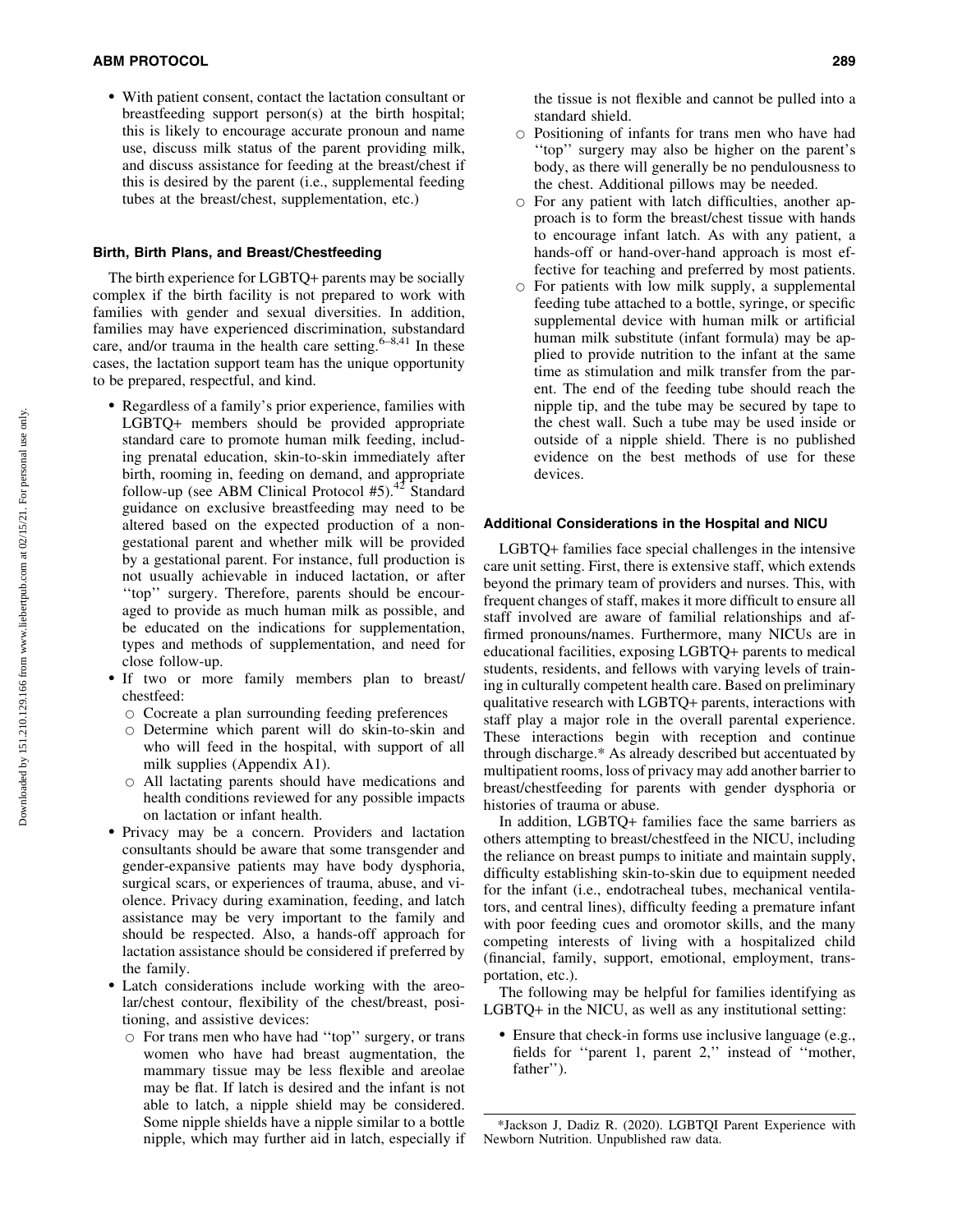- Ensure that leadership emphasizes the need for inclusive and respectful language at all times. This will often include the need for prior training, clear hand-off between shifts involving different caregivers, and the lack of tolerance for any disrespectful behavior.
- Use skills of introduction, asking pronouns, asking for which words the family would like to use for parenting, feeding, etc., and ensuring that these preferences are clearly passed off between caregivers so that the burden of repetitive education is not placed on families.
- Ensure that parental concerns are addressed and that all parents are included in medical decision-making.<sup>8,41</sup>

# Donor Milk and Informal Milk Sharing

Multiple sources confirm donor human milk is a safe and effective source of nutrition for the extremely preterm, very low birth weight, or medically complex infant. $43,44$  Unfortunately, in many countries, donor milk is not available, is only available for high-risk infants, or is prohibitively expensive. Thus, LGBTQ+ families are at a disadvantage when they are unable to produce their own human milk. Because of this, informal milk sharing communities are popular among LGBTQ+ parents.<sup>45</sup> The American Academy of Pediatrics (AAP) does not endorse the use of informal milk sharing due to the inability to assess risk. $43$  The ABM, however, acknowledges the risks and benefits of informal milk sharing, and suggests medical screening of the donor and safe milk handling practices to maximize safety.<sup>46</sup> Both the  $AAP$ and ABM recommend against Internet-based human milk sharing.

#### Supports

Few but growing numbers of resource exist to support LGBTQ+ families and their health care providers during pregnancy and lactation. Unfortunately, resources on parenting and lactation remain hetero- and cisnormative with an explicit maternal focus when discussing breastfeeding and lactation. They do not tend to discuss or include other types of families and parents. LGBTQ+ parents have described a negative impression of breastfeeding books and phone apps because of gender normativity.

- Written resource including lactation:
	- B *Where's the Mother?: Stories from a Transgender Dad* by Trevor MacDonald<sup>3</sup>
- Online supports
	- $\circ$  Increasing use of Facebook and social media groups for support
		- $\Box$  Online milk sharing communities (i.e., Milk-Share, Eats on Feets)
		- $\Box$  "Birthing and Breast or Chestfeeding Trans People and Allies Facebook Group''
		- , Helpful searches may include ''trans'' or ''LGBTQ'' and ''breastfeeding'' or ''parenting''
	- $\circ$  Internet mailing list for lesbian, bisexual, and transgender mothers, see Lev et al., 2005.<sup>47</sup>
	- $\circ$  Breastfeeding and parenting from a transgender perspective (milkjunkies.net).
- Health care providers
	- B GOLD learning online: Jaye Simpson ''LGBTQ Parents and Lactation—An Exploration in LGBTQ

Culture'' available at: [https://www.goldlearning](https://www.goldlearning.com/lecture/221) [.com/lecture/221](https://www.goldlearning.com/lecture/221).

- Professional organizations:
	- $\circ$  World Professional Association for Transgender Health.
	- $\circ$  La Leche League International, [https://www.llli.org/](https://www.llli.org/breastfeeding-info/transgender-non-binary-parents/) [breastfeeding-info/transgender-non-binary-parents/.](https://www.llli.org/breastfeeding-info/transgender-non-binary-parents/)
- Group meetings:
	- $\circ$  Peer support is an important predictor of a parent's success attaining their personal breastfeeding goals.<sup>48</sup> Trans parents and other LGBTQ+ families may already feel isolated, especially if they do not know other LGBTQ+ families.<sup>28</sup>

# Future Research

Significant research gaps exist in this field. In the future, it is unlikely that grouping sexual orientation and gender identity will provide appropriate research or practical guidance. It is, therefore, suggested that future research examine LGBTQ+ community subgroups. Specifically, investigation is needed into milk production in parents who have undergone gender-affirming surgeries and those who have induced lactation. Given that this is a new and growing field and the history of neglect and discrimination in the LGBTQ+ community, community-based participatory research and qualitative studies informing future research and support should be strongly considered.

#### Disclosure Statement

C.B.R.-C. is a consultant for May & Meadow, a biotech start-up. No competing financial interests exist for the remaining authors.

#### Funding Information

No funding was received for the creation of this protocol.

#### **References**

- 1. Terminology and Definitions. UCSF transgender care. 2016. Available at [https://transcare.ucsf.edu/guidelines/](https://transcare.ucsf.edu/guidelines/terminology) [terminology](https://transcare.ucsf.edu/guidelines/terminology) (accessed November 20, 2019).
- 2. Glossary of LGBT terms for Health Care Teams. National LGBT Health Education Center. Fenway Institute. 2017. Available at [https://www.lgbthealtheducation.org/wp](https://www.lgbthealtheducation.org/wp-content/uploads/2018/03/Glossary-2018-English-update-1.pdf)[content/uploads/2018/03/Glossary-2018-English-update-1](https://www.lgbthealtheducation.org/wp-content/uploads/2018/03/Glossary-2018-English-update-1.pdf) [.pdf](https://www.lgbthealtheducation.org/wp-content/uploads/2018/03/Glossary-2018-English-update-1.pdf) (accessed November 20, 2019).
- 3. MacDonald T. Where's the Mother? Stories from a Transgender Dad. Trans Canada Press, 2016.
- 4. World Health Organization, 2018. The ICD-11 for mortality and morbidity statistics. Available at https://icd.who.int/ browse11/l-m/en (accessed April 2, 2020).
- 5. Tasker F. Lesbian mothers, gay fathers, and their children: A review. *J Dev Behav Pediatr* 2005;26:224–240.
- 6. James SE, Herman JL, Rankin S, et al. Report of the 2015 U.S.Transgender Survey. Washington, DC: National Center for Transgender Equality, 2016. Available at [https://](https://transequality.org/sites/default/files/docs/usts/USTS-Full-Report-Dec17.pdf) [transequality.org/sites/default/files/docs/usts/USTS-Full-](https://transequality.org/sites/default/files/docs/usts/USTS-Full-Report-Dec17.pdf)[Report-Dec17.pdf](https://transequality.org/sites/default/files/docs/usts/USTS-Full-Report-Dec17.pdf) (accessed April 2, 2020).
- 7. Daniel H, Butkus R; Health and Public Policy Committee of American College of Physicians. Lesbian, gay, bisex-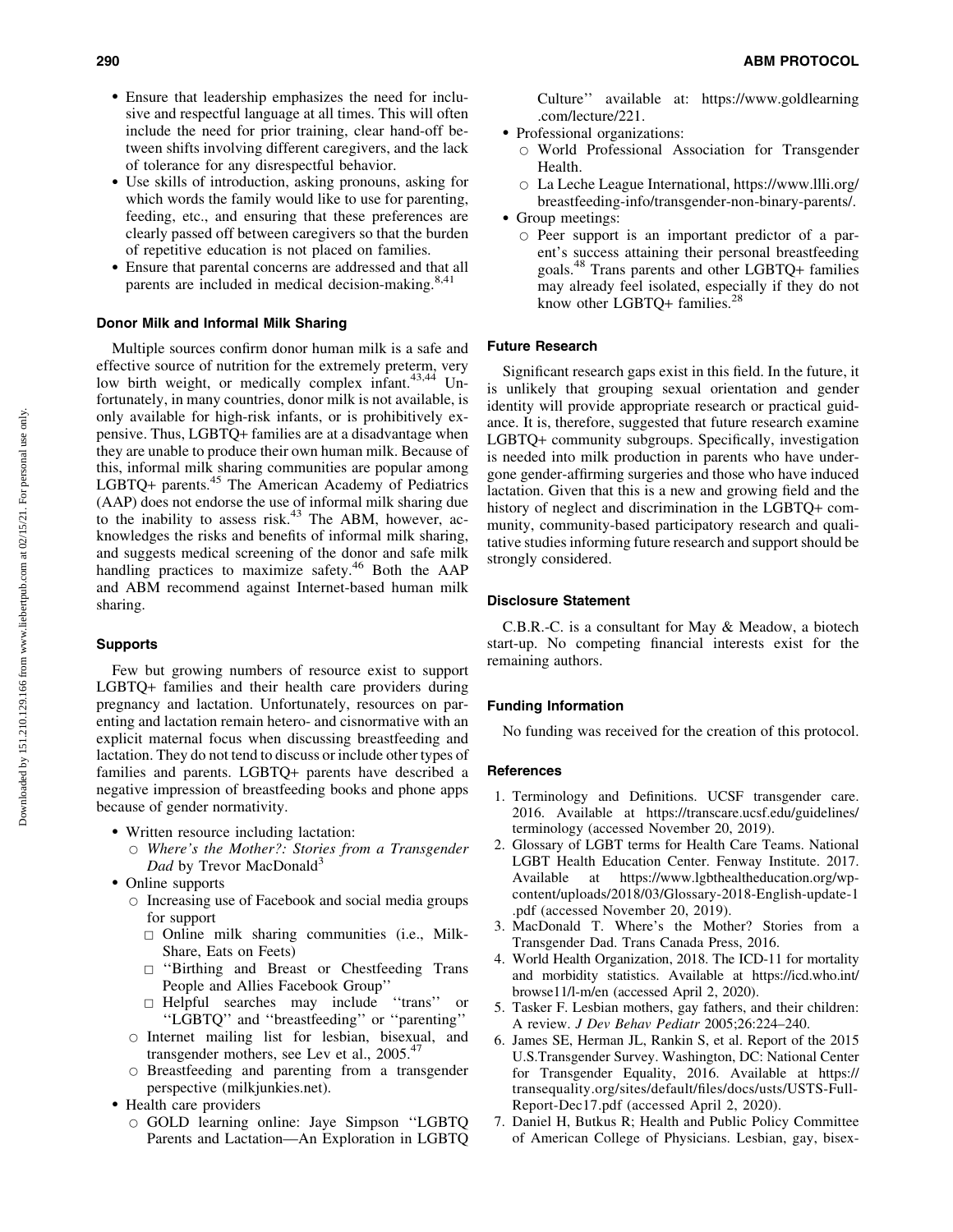ual, and transgender health disparities: Executive summary of a policy position paper from the American College of Physicians. *Ann Intern Med* 2015;163:135– 137.

- 8. Wells MB, Lang SN. Supporting same-sex mothers in the Nordic child health field: A systematic literature review and meta-synthesis of the most gender equal countries. *J Clin Nurs* 2016;25:3469–3483.
- 9. Grant JM, Lisa AM, Justin T, et al. Injustice at Every Turn: A Report of the National Transgender Discrimination Survey. Washington: National Center for Transgender Equality and National Gay and Lesbian Task Force, 2011.
- 10. Davis K. *Southern Comfort*. HBO Theatrical Documentary Presentations. Released 2001 at the Film Forum, New York, NY. Film. Available at https://tubitv.com/movies /319922/southern\_comfort?utm\_source=google-feed& tracking=google-feed (accessed September 9, 2019).
- 11. Braun H, Nash R, Tangpricha V, et al. Cancer in transgender people: Evidence and methodological considerations. *Epidemiol Rev* 2017;39:93–107.
- 12. Abbott TB. SOUTHERN COMFORT. Queer Stud Media Pop Culture 2018;3:403+.
- 13. Fernandez ME. Death Suit Costs City \$2.9 million. Washington Post. 1998. Available at [https://www.washing](https://www.washingtonpost.com/archive/local/1998/12/12/death-suit-costs-city-29-million/b8ab4d34-1907-463c-b5d5-64ec00dee2a1/) [tonpost.com/archive/local/1998/12/12/death-suit-costs-city-](https://www.washingtonpost.com/archive/local/1998/12/12/death-suit-costs-city-29-million/b8ab4d34-1907-463c-b5d5-64ec00dee2a1/)[29-million/b8ab4d34-1907-463c-b5d5-64ec00dee2a1/](https://www.washingtonpost.com/archive/local/1998/12/12/death-suit-costs-city-29-million/b8ab4d34-1907-463c-b5d5-64ec00dee2a1/) (accessed December 1, 2019).
- 14. Makadon HJ, Mayer KH, Potter J, Goldhammer H, eds. The Fenway Guide to Lesbian, Gay, Bisexual, and Transgender Health, 2nd Edition. Philadelphia: American College of Physicians, 2015.
- 15. Chetwynd EM, Facelli V. Lactation support for LGBTQ+ families. *J Hum Lact* 2019;35:244–247.
- 16. Rushin S, Carroll J. Bathroom Laws as Status Crimes, 86 *Fordham L. Rev* 1. 2017. Available at: [https://ir.lawnet](https://ir.lawnet.fordham.edu/flr/vol86/iss1/11) [.fordham.edu/flr/vol86/iss1/11](https://ir.lawnet.fordham.edu/flr/vol86/iss1/11) (accessed April 2, 2020).
- 17. Juntereal NA, Spatz DL. Same-sex mothers and lactation. *MCN Am J Matern Child Nurs* 2019;44:164–169.
- 18. MacDonald TK. Lactation care for transgender and nonbinary patients: Empowering clients and avoiding aversives. *J Hum Lact* 2019;35:223–226.
- 19. Finlayson C, Johnson EK, Chen D, et al. Proceedings of the working group session on fertility preservation for individuals with gender and sex diversity. *Transgender Health* 2016;1:99–107.
- 20. Moravek MB. Fertility preservation options for transgender and gender-nonconforming individuals. *Curr Opin Obstet Gynecol* 2019;31:170–176.
- 21. Abramowitz J, Tangpricha V. Hormonal management for transfeminine individuals. *Clin Plast Surg* 2018;45:313– 317.
- 22. Maxwell S, Noyes N, Keefe D, et al. Pregnancy outcomes after fertility preservation in transgender men. *Obstet Gynecol* 2017;129:1031–1034.
- 23. Ellis SA, Dalke L. Midwifery care for transfeminine individuals. *J Midwifery Womens Health* 2019;64:298– 311.
- 24. Wierckx K, Gooren L, T'Sjoen G. Clinical review: Breast development in trans women receiving cross-sex hormones. *J Sex Med* 2014;11:1240–1247.
- 25. T'Sjoen G, Arcelus J, Gooren L, et al. Endocrinology of transgender medicine. *Endocr Rev* 2019;40:97–117.
- 26. Kraut RY, Brown E, Korownyk C, et al. The impact of breast reduction surgery on breastfeeding: Systematic review of observational studies. *PLoS One* 2017;12: e0186591.
- 27. Kim HH. Family building by same-sex male couples via gestational surrogacy. *Semin Reprod Med* 2017;35:408– 414.
- 28. Light AD, Obedin-Maliver J, Sevelius JM, et al. Transgender men who experienced pregnancy after female-tomale gender transitioning. Obstet Gynecol 2014;124:1120– 1127.
- 29. Hoffkling A, Obedin-Maliver J, Sevelius J. From erasure to opportunity: A qualitative study of the experiences of transgender men around pregnancy and recommendations for providers. *BMC Pregnancy Childbirth* 2017; 17(Suppl 2):332.
- 30. MacDonald T, Noel-Weiss J, West D, et al. Transmasculine individuals' experiences with lactation, chestfeeding, and gender identity: A qualitative study. *BMC Pregnancy Childbirth* 2016;16:106.
- 31. Wolfe-Roubatis E, Spatz DL. Transgender men and lactation: What nurses need to know. *MCN Am J Matern Child Nurs* 2015;40:32–38.
- 32. Grover SA, Shmorgun Z, Moskovtsev SI, et al. Assisted reproduction in a cohort of same-sex male couples and single men. *Reprod Biomed Online* 2013;27:217–221.
- 33. Reisman T, Goldstein Z. Case report: Induced lactation in a transgender woman. Transgend Health 2018;3: 24–26.
- 34. Appelgren Engström H, Häggström-Nordin E, Borneskog C, et al. Mothers in same-sex relationships describe the process of forming a family as a stressful journey in a heteronormative world: A Swedish grounded theory study. *Matern Child Health J* 2018;22:1444–1450.
- 35. Wilson E, Perrin MT, Fogleman A, et al. The intricacies of induced lactation for same-sex mothers of an adopted child. *J Hum Lact* 2015;31:64–67.
- 36. Koutra K, Chatzi L, Bagkeris M, et al. Antenatal and postnatal maternal mental health as determinants of infant neurodevelopment at 18 months of age in a mother-child cohort (Rhea Study) in Crete, Greece. *Soc Psychiatry Psychiatr Epidemiol* 2013;48:1335–1345.
- 37. Brodribb W. ABM Clinical Protocol #9: Use of galactogogues in initiating or augmenting maternal milk production, second revision 2018*. Breastfeed Med* 2018;13:307– 314.
- 38. Szucs KA, Axline SE, Rosenman MB. Induced lactation and exclusive breast milk feeding of adopted premature twins. *J Hum Lact* 2010;26:309–313.
- 39. Sriraman NK. The nuts and bolts of breastfeeding: Anatomy and physiology of lactation. *Curr Probl Pediatr Adolesc Health Care* 2017;47:305–310.
- 40. Prendergast AJ, Goga AE, Waitt C, et al. Transmission of CMV, HTLV-1, and HIV through breastmilk. *Lancet Child Adolesc Health* 2019;3:264–273.
- 41. Andersen AE, Moberg C, Bengtsson Tops A, et al. Lesbian, gay and bisexual parents' experiences of nurses' attitudes in child health care—A qualitative study. *J Clin Nurs* 2017; 26:5065–5071.
- 42. Holmes A, McLeod AY, Bunik M. ABM clinical protocol #5: Peripartum breastfeeding management for the healthy mother and infant at term, revision 2013. *Breastfeed Med* 2013;8:469–473.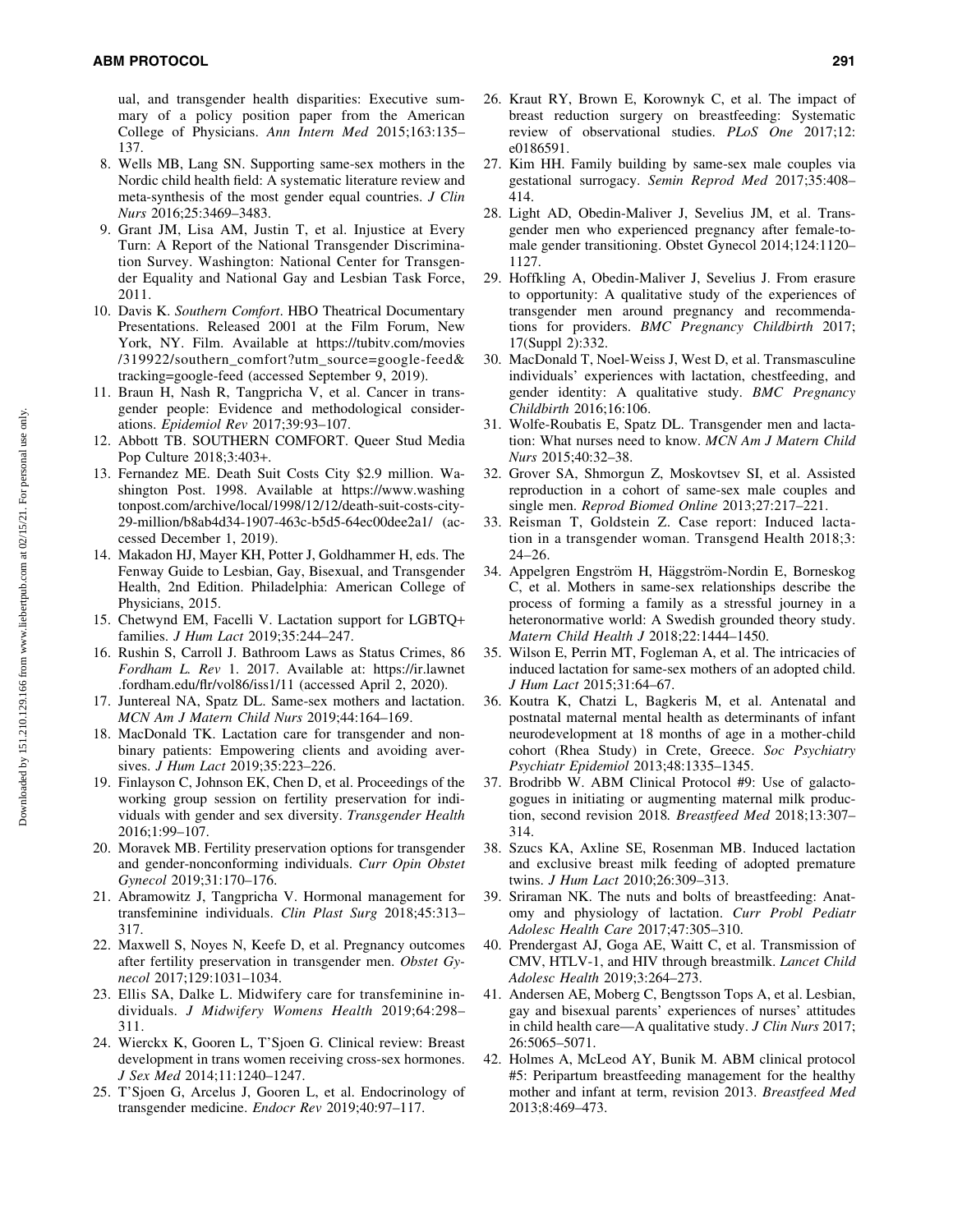# 292 ABM PROTOCOL

- 43. Committee on Nutrition; Section on Breastfeeding; Committee on Fetus and Newborn. Donor human milk for the high-risk infant: Preparation, safety, and usage options in the United States*. Pediatrics* 2017;139:pii: e20163440.
- 44. Coutsoudis I, Adhikari M, Nair N, et al. Feasibility and safety of setting up a donor breastmilk bank in a neonatal prem unit in a resource limited setting: An observational, longitudinal cohort study. *BMC Public Health* 2011;11: 356.
- 45. Palmquist AE, Doehler K. Human milk sharing practices in the U.S. Matern Child Nutr. 2016;12:278–290.
- 46. Sriraman NK, Evans AE, Lawrence R, et al. Academy of Breastfeeding Medicine's 2017 position statement on informal breast milk sharing for the term healthy infant. *Breastfeed Med* 2018;13:2–4.
- 47. Lev AI, Dean G, DeFilippis L, et al. Dykes and tykes: A virtual lesbian parenting community. *J Lesbian Stud* 2005; 9:81–94.
- 48. Shakya P, Kunieda MK, Koyama M, et al. Effectiveness of community-based peer support for mothers to improve their breastfeeding practices: A systematic review and metaanalysis. *PLoS One* 2017;12:e0177434.

ABM protocols expire 5 years from the date of publication. Content of this protocol is up-to-date at the time of publication. Evidence-based revisions are made within 5 years or sooner if there are significant changes in the evidence.

> *Rita Lynne Ferri, BA, lead author Casey Braitsch Rosen-Carole, MD, MPH, MEd Jason Jackson, DO Elizabeth Carreno-Rijo, MD, MPH Katherine Blumoff Greenberg, MD*

The Academy of Breastfeeding Medicine Protocol Committee: *Michal Young, MD, FABM, Chairperson Larry Noble, MD, FABM, Translations Chairperson Melissa Bartick, MD, MSc, FABM Sarah Calhoun, MD Monica V. Carceles-Fraguas, MD, IBCLC, FABM Megan Elliott-Rudder, MD Lori Feldman-Winter, MD, MPH Laura Rachael Kair, MD, FABM Susan Lappin, MD Ilse Larson, MD Ruth A. Lawrence, MD, FABM Yvonne Lefort, MD, FABM Kathleen A. Marinelli, MD, FABM Nicole Marshall, MD, MCR Katrina Mitchell, MD, FABM Catherine Murak, MD Eliza Myers, MD Monica Pina, MD Sarah Reece-Stremtan, MD Susan Rothenberg, MD, IBCLC, FABM Tricia Schmidt, MD Tomoko Seo, MD, FABM Christina Smillie, MD, FAAP, IBCLC, FABM Natasha Sriraman, MD Elizabeth K. Stehel, MD Gina Weissman, DMD, RN, IBCLC, FABM Nancy Wight, MD Adora Wonodi, MD Deena Zimmerman, MD, MPH, IBCLC*

For correspondence: abm@bfmed.org

# Appendix A1. Colactation Feeding Plan

(Please note, this feeding plan is filled out by the gestational parent. In a hospital or institution, this would be the patient who would give their consent for health care choices, in most cases. It assumes a two-person parenting relationship, which may not be applicable. It may, therefore, need to be adapted to specific circumstances.)

Date:  $\frac{1}{\sqrt{1-\frac{1}{2}}}\$ 

### Colactation Infant Feeding Plan

| My name is |  |
|------------|--|
|            |  |

\_\_\_\_\_\_\_\_\_\_\_\_\_\_\_\_\_.

My name is\_\_\_\_\_\_\_\_\_\_\_\_\_\_\_\_\_\_\_\_\_\_\_\_\_\_\_\_\_\_\_\_\_\_and my goal is to cofeed my baby with my (partner status)  $\qquad \qquad$  (name)

The benefits of human milk feeding are very important to us and our baby. We would like to have our guidelines supported as long as it is medically safe. We also would like to ensure that my milk supply is well established, while supporting \_\_\_\_\_\_\_\_\_\_\_\_\_\_\_\_\_\_\_\_\_ in learning how to nurse and bond

# ROUTINE (CHECK ALL THAT APPLY):

- $\Box$  Skin-to-skin: please place our baby skin-to-skin on my chest after delivery. Please do checkups and procedures on our baby while they are skin-to-skin, when possible.
- $\Box$  **Emergency Cesarean:** if I am unable to hold the baby skin-to-skin at birth, please allow my (partner status)  $(name)$

to do so and latch for the first time.

- $\Box$  Exclusive breastfeeding: our goal is to exclusively breastfeed our baby. Please do not give my baby any formula before speaking to us about it.
- $\Box$  No bottles or pacifiers: please do not give pacifiers or bottles without speaking with us first.
- $\Box$  Feed on cue: please help me to learn the signs that my baby is hungry and feed my baby when they are ready to eat.
- $\Box$  **Rooming in:** please help our baby and I stay in our room together 24 hours per day.

with our new baby. Because of this, some things in our feeding plan are the same as other peoples, and some are different.